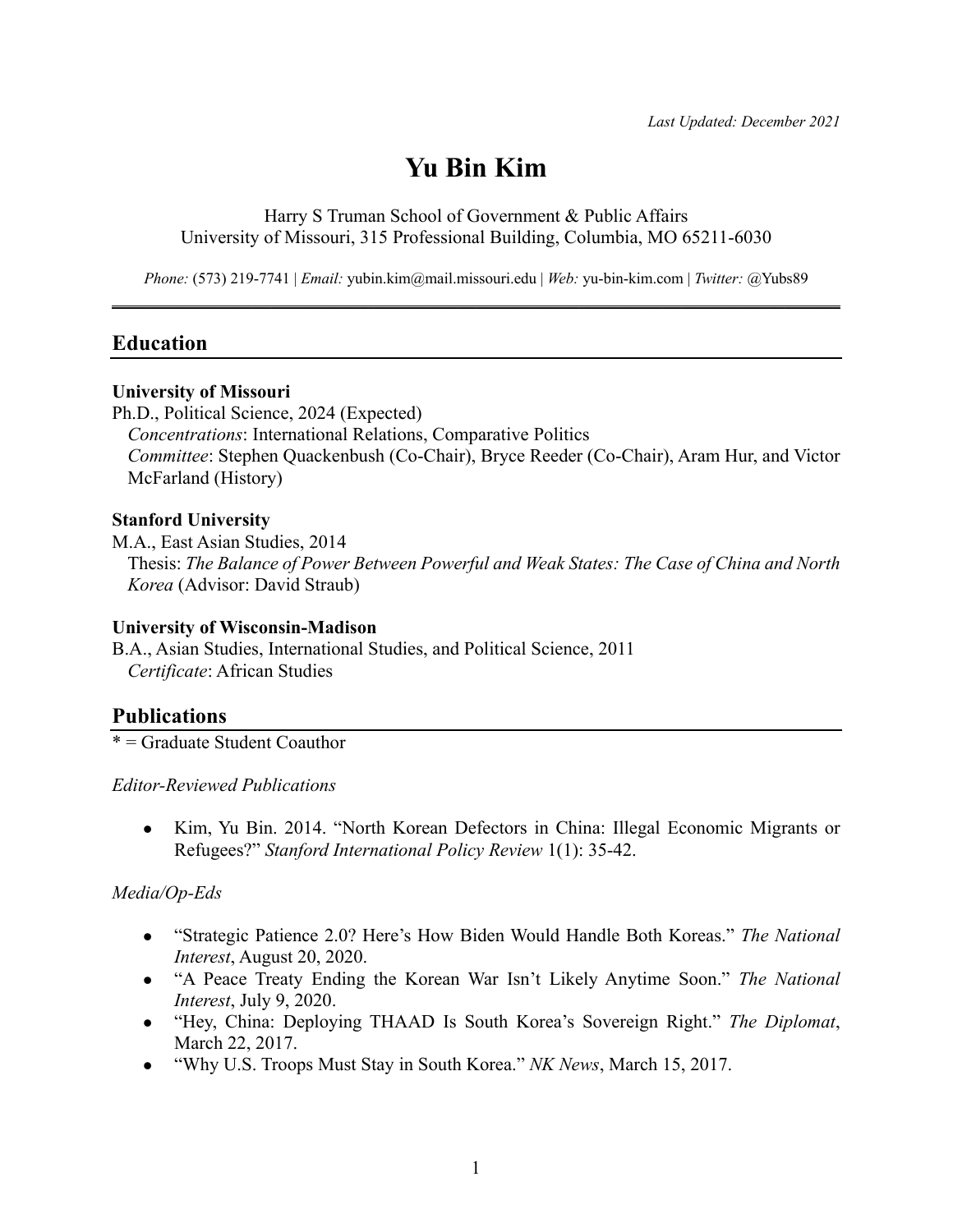# **Working Papers**

- "Authoritarian Audiences: Explaining Subnational Variation in North Korean Propaganda" (with Heather Ba and Sheena Greitens). *Under Review.*
- "Best Approaches to Using Geo-Referenced Data in Conflict Studies" (with Bryce Reeder and John Smith\*).
- "Democracy and Conflict Management: The Effect of Regime Type on Civil War Mediation" (with Yujin Julia Jung\*).
- "Public Opinion, Rivalry, and the Democratic Peace" (with Gidong Kim<sup>\*</sup> and Dongjin Kwak).
- "Rebel Group Dynamics and Civil War-Interstate Conflict Linkages" (with Heather Kopp\*).
- "The Diffusion of Peace: UN Peacekeeping and Militarized Interstate Disputes" (with Heather Kopp\* and Bryce Reeder).
- "When Personalism Matters: Nuclear Latency and Conflict Propensity."

## **Research Interests**

*Inter*state and *Intra*state Conflicts, Conflict Management and Resolution, Nuclear Politics, East Asian Regional Security, Mixed-Methods

# **Methods Training**

- Institute for Qualitative and Multi-Method Research (IQMR), Summer 2021.
- Inter-university Consortium for Political and Social Research (ICPSR) Summer Program in Quantitative Methods of Social Research, Summer 2021. *Awarded Empirical Implications of Theoretical Models (EITM) certification.*

### **Research Experience**

- Research Assistant, Dr. Bryce Reeder, University of Missouri, Fall 2020.
- Research Assistant, Dr. Heather Ba, University of Missouri, Fall 2020.
- Research Assistant, Dr. Sheena Greitens, University of Missouri, Summer 2019-Summer 2020.
- Research Assistant, Dr. Aram Hur, University of Missouri, Summer 2019.
- Global Asia Fellow, East Asia Foundation, June 2018-May 2019.
- Research Intern, Committee for Human Rights in North Korea (HRNK), Summer 2013.

# **Teaching Experience**

### *Instructor*

- International Relations, University of Missouri, expected to teach in Fall 2022.
- Naval English, Republic of Korea Naval Academy (ROKNA), June 2015-May 2018.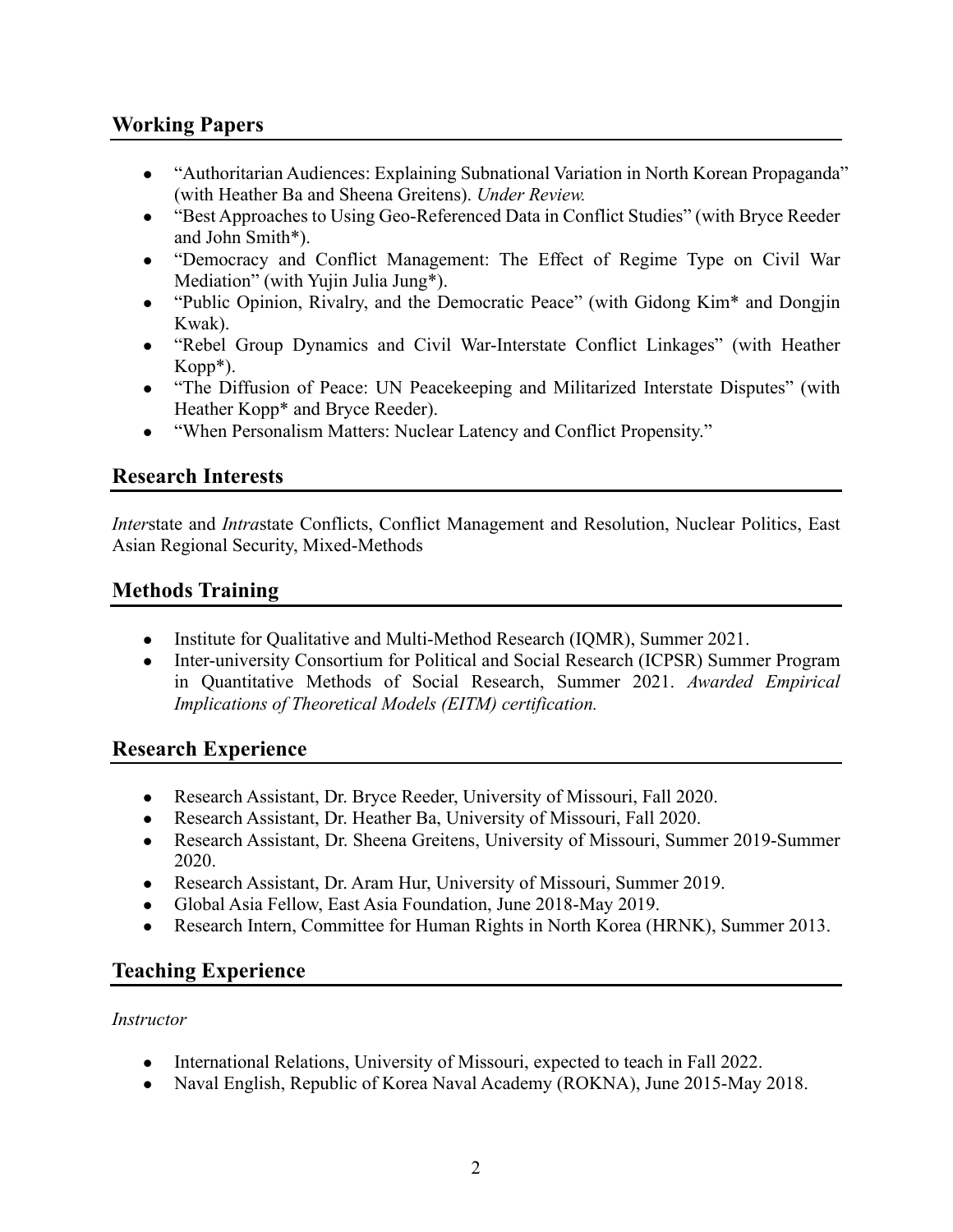### *Teaching Assistant*

- International Political Economy, University of Missouri, Fall 2021 (Instructor: Dr. Heather Ba).
- Politics and War, University of Missouri, Spring 2021 (Instructor: Dr. Stephen Quackenbush).
- America's Wars in Asia, University of Missouri, Spring 2020 (Instructor: Dr. Sheena Greitens).
- Chinese Politics and Foreign Policy, University of Missouri, Fall 2019 (Instructor: Dr. Sheena Greitens).

# **Awards, Fellowships, and Grants**

- Institute for Qualitative and Multi-Method Research (IQMR) Fellowship, Maxwell School of Citizenship & Public Affairs, Syracuse University, Summer 2021.
- Funding to attend the Inter-university Consortium for Political and Social Research (ICPSR) Summer Program in Quantitative Methods of Social Research, Harry S Truman School of Government & Public Affairs, University of Missouri, Summer 2021 (\$2,600).
- Graduate Fellow, Institute for Korean Studies (IKS), University of Missouri, Fall 2020-Present.
- Research Fellowship, Harry S Truman School of Government & Public Affairs, University of Missouri, Summer 2020.
- Jeffrey D. Byrne Award, Harry S Truman School of Government & Public Affairs, University of Missouri, Spring 2020. *Awarded to graduate students in political science for academic excellence.*
- Research Fellowship, Harry S Truman School of Government & Public Affairs, University of Missouri, Summer 2019.
- Center for East Asian Studies (CEAS) M.A. Continuing Student Academic-Year Fellowship, Center for East Asian Studies, Stanford University, Fall 2013.

# **Conferences, Invited Talks, and Presentations**

 $*$  = Virtual Event

- "When Personalism Matters: Nuclear Latency and Conflict Propensity," to be presented at the International Studies Association (ISA) Annual Convention, Nashville, TN, 2022.
- "Authoritarian Audiences: Explaining Subnational Variation in North Korean Propaganda" (with Heather Ba and Sheena Greitens), presented at the International Studies Association (ISA) Midwest Annual Conference, St. Louis, MO, 2021.
- "Rebel Group Dynamics and Civil War-Interstate Conflict Linkages" (with Heather Kopp), presented at the International Studies Association (ISA) Midwest Annual Conference, St. Louis, MO, 2021.
- "The Diffusion of Peace: UN Peacekeeping and Militarized Interstate Disputes" (with Heather Kopp and Bryce Reeder), poster presented at the American Political Science Association (APSA) Annual Meeting, Seattle, WA, 2021.\*
- "When Personalism Matters: Nuclear Latency and Conflict Propensity," presented at the 78th Annual Midwest Political Science Association (MPSA) Conference, Chicago, IL,